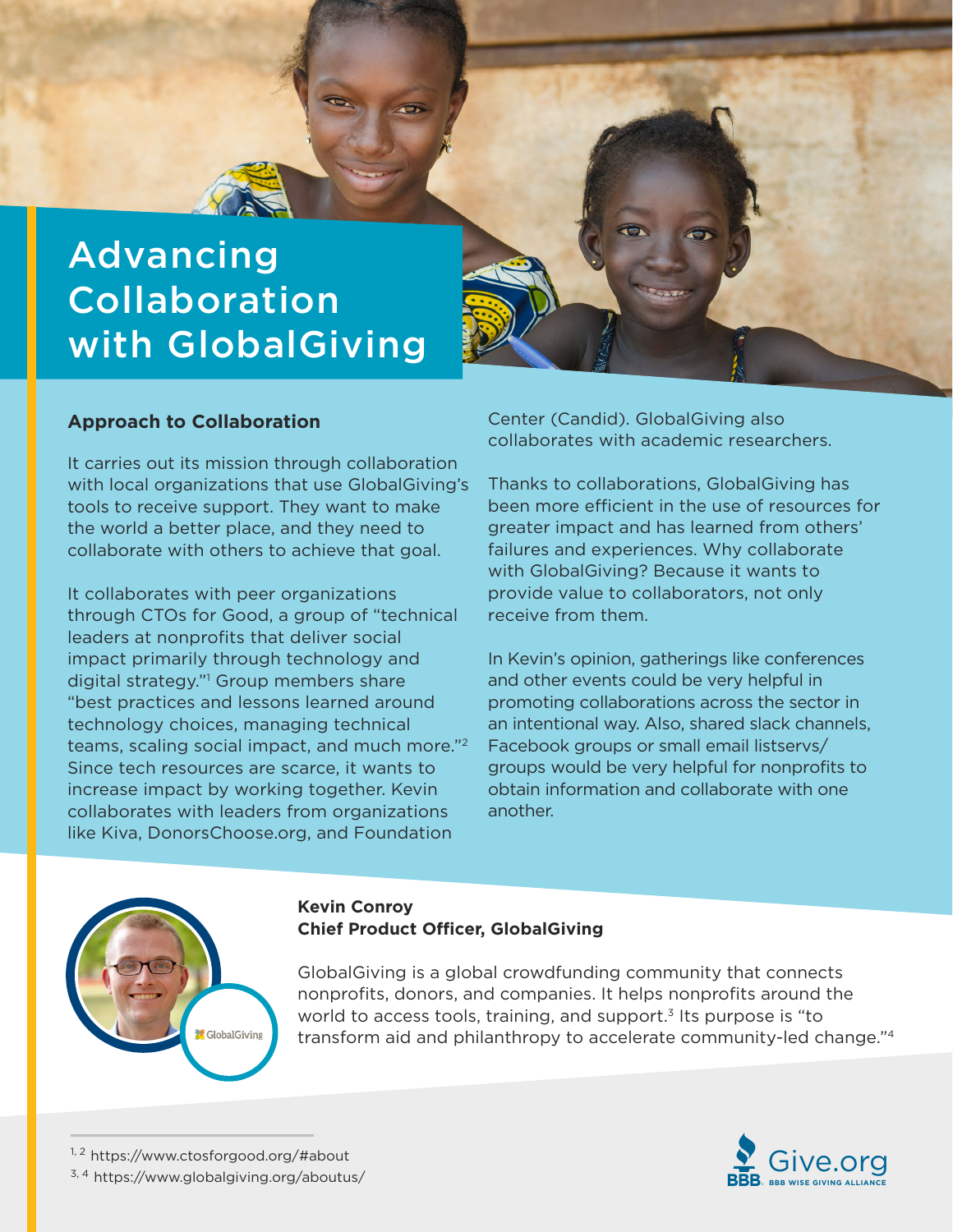# **Application of the 9 Considerations for Collaboration**

# **Build Trust**

Collaboration is about building trust with people. Building trust between people and organizations engenders the confidence needed to carry out collaborative projects. It is also important for each partner to be transparent about their agenda.

#### **Have a Vision**

CTOs for Good began with the short-term vision of sharing strategies for success. But, through their increased involvement with collaborations, they evolved to a long-term vision. GlobalGiving has gotten more involved in collaborations because that is the way nonprofits should work; nonprofits should leverage the resources available to achieve our mission along with other like-minded organizations, rather than pursue selfish gains that only benefit a single organization or stakeholder.

#### **Seek to Assure the Success of Collaborators**

In Kevin's opinion, this is the secret to longterm, effective collaborations. An example of this are the collaborations they have with academic researchers, like behavioral economists, that use GlobalGiving's platform to conduct tests on donor behavior. The researchers demonstrate their support for GlobalGiving's objectives and try to help GlobalGiving increase donations while also furthering GlobalGiving's mission.

Simultaneously, GlobalGiving cares about the researchers' objectives to author papers and academic material. Considering each party's objectives, they carry out projects that are mutually beneficial. In contrast, there are other academic researchers that have their own agenda and are not interested in GlobalGiving's objectives. Collaborations with these researchers are not attractive to GlobalGiving. It is important to find actors

to collaborate with where there is common ground. Otherwise, collaborations are not likely to succeed.

### **Take Stock**

This is part of GlobalGiving's business model. On the one hand, they have different products and services to offer to other organizations, such as a global crowdfunding platform to support nonprofits in 170 countries around the world. GlobalGiving vets each nonprofit and offers training and support to every nonprofit, big and small, on how to take their crowdfunding to the next level through the GlobalGiving Accelerator. On the other hand, they also try to find products and services that other organizations already have that can be useful to GlobalGiving (e.g., GlobalGiving is subscribed to GuideStar/Candid).

#### **Start Small**

This is very important for GlobalGiving in its collaborations and projects. CTOs for Good is an example of this. It started with a group of people getting together to share knowledge and experience, which does not require significant outlays of time, but has been very effective.

CTOs for Good was started by George Weiner, who was then CTO of DoSomething. org. An initial grant from the Knight Foundation provided funding for eight nonprofits to see if such a collaboration would work. The two-day conference showed promise, and the group stayed in touch via email. The annual conference continues to this day, supported by the New York CTOs Club. CTOs for Good's two-day annual conference is the group's most important activity. Despite its shortness, Kevin finds the meeting to be incredibly enriching.